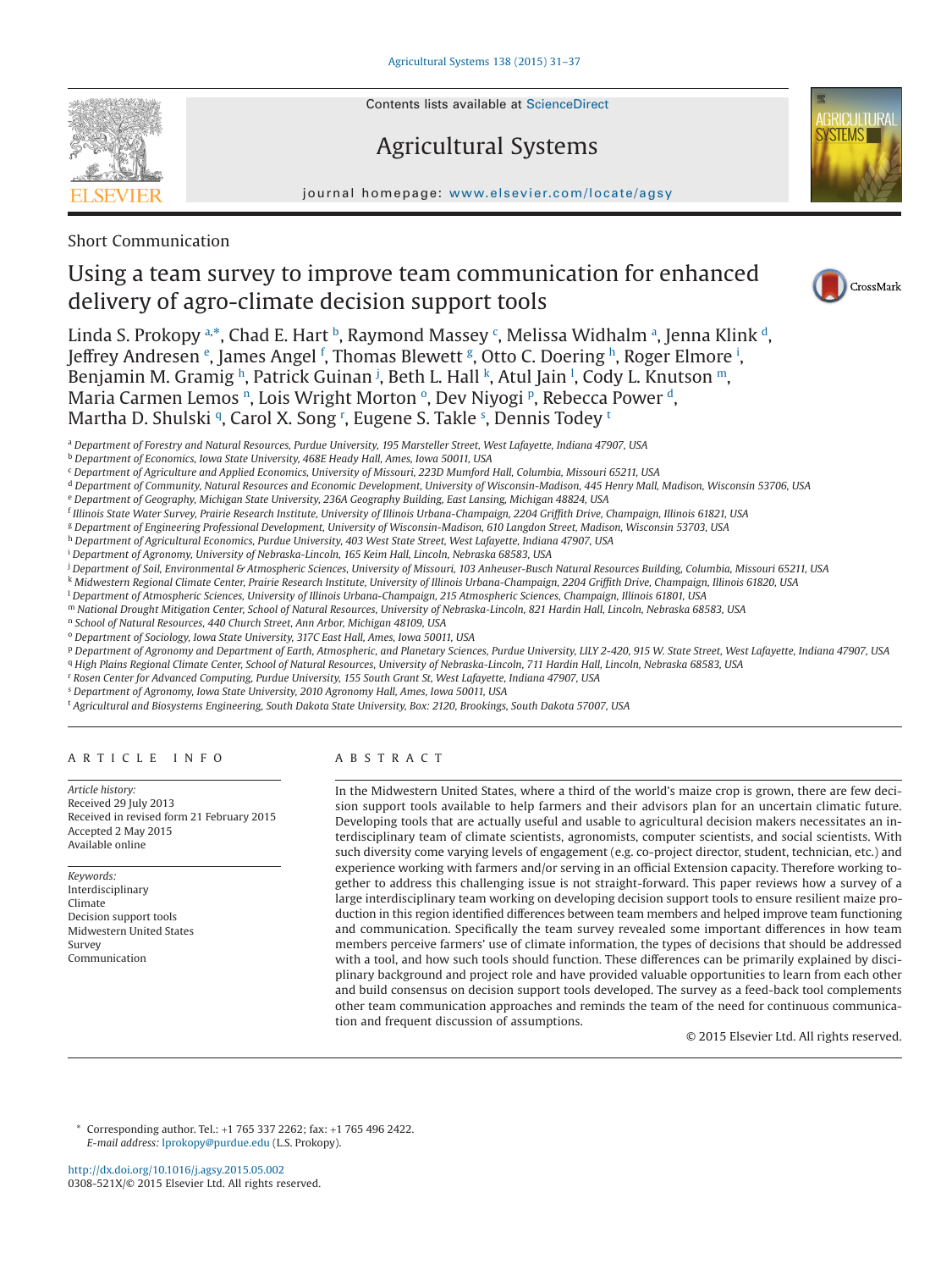# **1. Introduction**

*"Interdisciplinary science entails the collaboration of scientists with largely nonoverlapping training and core expertise to solve a problem that lies outside the grasp of the individual scientists."* [\(Cech and](#page-6-0) [Rubin, 2004, p. 1166\)](#page-6-0)

Adapting agriculture to future changes in climate will require technical innovation, robust management strategies, and the integration of climate knowledge into decision making [\(Walthall et al.,](#page-6-1) [2012\)](#page-6-1). Commonly referred to as the Corn Belt, the North Central Region (NCR) of the United States accounts for about 88% of total U.S. corn production and provides nearly one-third of the global corn supply [\(United States Department of Agriculture – National](#page-6-2) [Agricultural Statistics Service \(USDA-NASS\), 2011; United States](#page-6-2) [Department of Agriculture – Foreign Agricultural Service \(USDA-FAS\),](#page-6-2) [2012\)](#page-6-2). Though sufficient data are available to create better adaptive models for this region, there are gaps in our understanding of how different farm management decisions and practices can be used to increase resilience to climate variability and change while maintaining economic viability. Furthermore, currently available tools and models are not meeting producers' needs in the NCR, and little is known about the types of information farmers would like to access.

In order to develop tools that could address agricultural needs in the NCR, an interdisciplinary team was funded by the United States Department of Agriculture (USDA) Agriculture and Food Research Initiative (AFRI) in the spring of 2010. This 58 member team has now been working together on a project called "Useful to Usable (U2U): Transforming Climate Variability and Change Information for Cereal Crop Producers" for over three years in an intentionally interdisciplinary manner. This paper outlines how the team used a survey early in the project to identify and reconcile different opinions and beliefs about the project's trajectory. This survey, combined with frequent in-person and telephonic communication, served to ensure that a diverse and interdisciplinary team was able to facilitate achievement of common objectives which is not an easy task in interdisciplinary teams.

Interdisciplinary, multidisciplinary and transdisciplinary are all used in the literature to describe research that covers more than just one discipline. We follow [Hicks et al. \(2010\)](#page-6-3) in using the term interdisciplinary as "the production of research which crosses disciplinary boundaries" thus covering all these forms (p. 465). The literature on interdisciplinary teams suggests that this type of work is not easy for a variety of reasons, including: publishing difficulties and concerns about the tenure and promotion system at universities [\(Daily and Ehrlich, 1999; McConnell et al., 2011\)](#page-6-4), power imbalances [\(Campbell, 2005\)](#page-6-5), lack of understanding of what different disciplines do [\(Campbell, 2005; Massey et al., 2006\)](#page-6-5), and different language, terminology and research approaches [\(Jacobs and](#page-6-6) [Frickel, 2009; Massey et al., 2006\)](#page-6-6). Adding to these difficulties, stakeholder-driven research is particularly resource intensive (in terms of both time and money), difficult to sustain over long periods, and presents issues with the politicization of science [\(Dilling and](#page-6-7) [Lemos, 2011\)](#page-6-7). Notably, diverse team members may define problems differently which makes it difficult for a team to work cohesively together [\(Anders and Mueller, 1995; Hoogendoorn, 1998\)](#page-6-8). Beyond these challenges of working across disciplines and with stakeholders, the size of a team is also an issue; the larger the team, the greater the differences in terms of roles, positions and experiences. As roles proliferate, hierarchical issues emerge between team members with different levels of seniority in the university setting (from full professors to students) [\(Müller, 1998\)](#page-6-9).

While large interdisciplinary teams are somewhat new in the United States, they are not new in international development. The literature on international teams suggests that there is a need for teams to "mature" in order to work effectively together [\(Butler, 1998,](#page-6-10) [p. 205\)](#page-6-10), and it is difficult for team members to reach a shared understanding [\(Massey et al., 2006\)](#page-6-11). [Massey et al. \(2006\)](#page-6-11) discuss their experiences with a five person team and note that their first challenge was to identify and discuss differences; they did through an in-depth "talking through" (p. 136). In projects like U2U that are funded to accomplish a specific task, there is not time for this maturing to occur before work begins in earnest nor is it practical to engage in an in-depth conversation between over 50 team members to see what differences emerge. Another finding from this literature is that not only do disciplinary differences lead to communication difficulties; they also lead to different research interests and goals [\(Hoogendoorn, 1998; Müller, 1998\)](#page-6-12). These findings suggest the urgency of resolving any fundamental differences in project purpose between team members early in a group process. We do not believe any other team has conducted a survey like ours (or if they did, they have not reported on it publically). However, [Anders](#page-6-8) [and Mueller \(1995\)](#page-6-8) report using the Analytic Hierarchical Process (AHP) to help structure discussions with an interdisciplinary team focused on cropping systems research. The purpose of this short communication is to highlight how the survey benefited the U2U team so other teams might benefit from a similar approach.

#### **2. The project and process**

In large interdisciplinary projects, the tendency is for people to compartmentalize by discipline to produce parts of the whole. The whole is cobbled together but is not necessarily enriched by the diversity of perspectives included in the entire project. In contrast, the Useful to Usable (U2U) project was intentionally designed to be integrated from the beginning. The overall goal of U2U is to have resilient and profitable farms in the NCR under an increasingly variable climate (see [Fig. 1](#page-2-0) for a map of the study area). This goal is being undertaken over a five year period with five objectives:

Objective 1: Conduct climate and crop modeling to determine where climate science can inform decision making;

- Objective 2: Understand needs and interests of target audience, including both farmers and farm advisors;
- Objective 3: Integrate climate modeling results with needs of target audience to develop decision support tools (DSTs) that they will find useful and usable;
- Objective 4: Disseminate these tools across four pilot states and evaluate their uptake and effectiveness, with tool modifications as necessary; and
- Objective 5: Disseminate tools and resources across the entire 12 state NCR.

Objective 1 is led by a group of climate scientists/climate modelers who are developing gridded crop models to look at the impact of climate and management scenarios on crop productivity and profitability. Objective 2 is led by social scientists who have conducted surveys of agricultural producers and their advisors [\(Arbuckle et al.,](#page-6-13) [2013; Prokopy et al., 2013\)](#page-6-13). This group has also conducted focus groups of both producers and advisors as tools are being developed to ensure their usefulness and usability. Objective 3 is jointly led by an agricultural economist and a climatologist with expertise in DST development. Objectives 1–3 working groups, though led by a majority of one discipline, each contain members of different disciplines and research/extension appointments. Objectives 4 and 5 have only started recently and are led by an agricultural economist with a substantial extension appointment.

The original project team comprised 22 co-project directors (co-PDs) located at 10 universities. As co-project directors added individuals to the project, it has now grown to 58 contributors as of June 2014, including 21 co-PDs, a project manager, technicians, graduate students, postdocs, and a 15-person advisory committee. Graduate students, staff and postdocs are all considered to be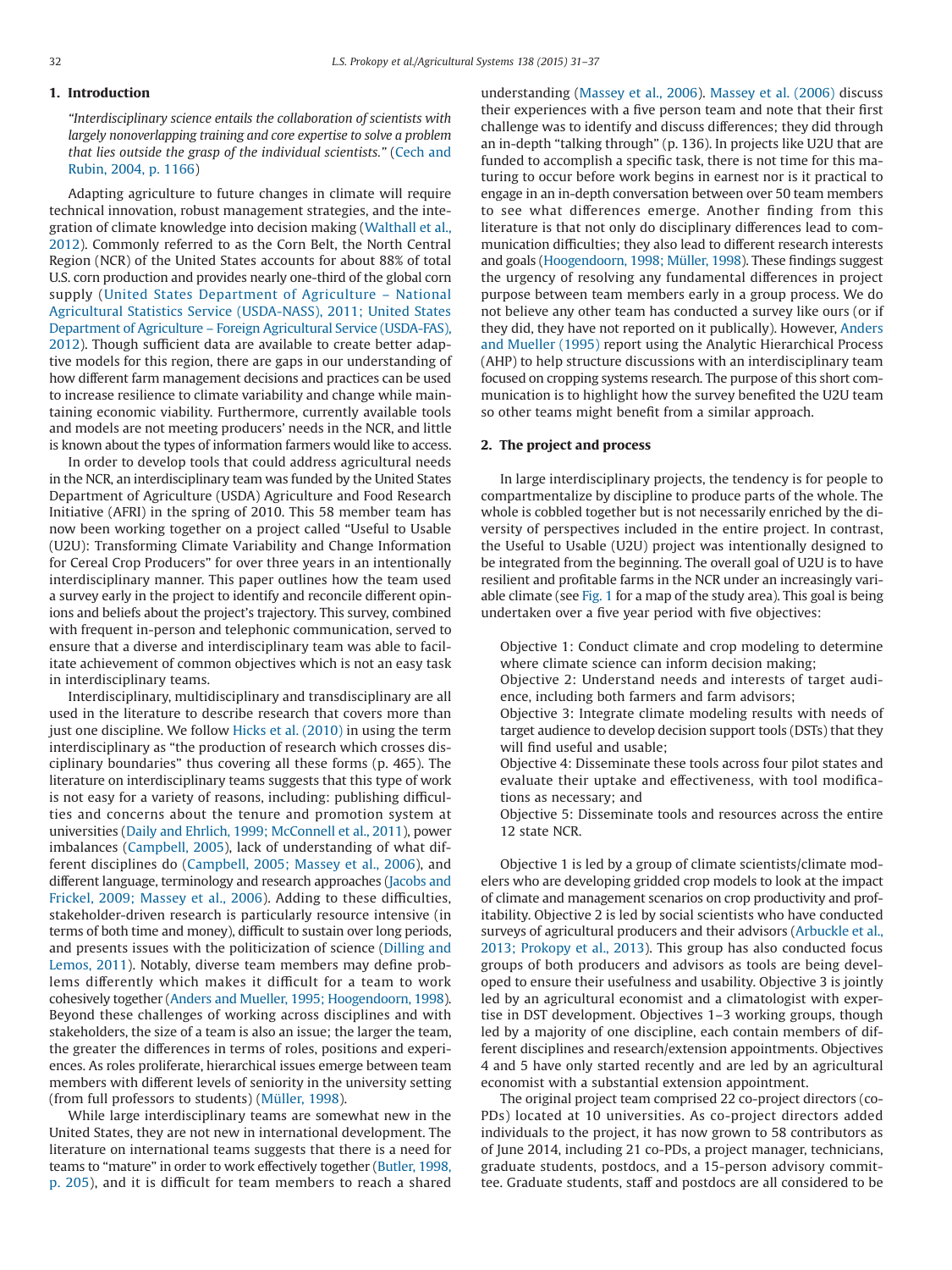<span id="page-2-0"></span>



full team members and engage in team meetings, conference calls and email communications. Communication among all project participants is regular, frequent, and occurs in various formats. The full team and advisory committee gather in person annually for a two day meeting to assess progress over the past year and plan work for the upcoming year. This meeting includes breakout sessions for objective working groups and facilitated full team discussions that allow different disciplinary perspectives to inform DST development. Objective working groups host an additional 1–3 in-person meetings throughout the year as needed. Objective working groups also hold separate monthly conference calls to advance their specific goals. Monthly full team conference calls provide an opportunity for working groups to coordinate and stay informed of each other's work. Additional conference calls with ad hoc subgroups and individual phone calls take place as needed. Email and web are also common methods used for communicating and sharing resources. Several listservs have been developed for easy access to working groups, the full team, and the advisory committee. An internal collaboration website has been developed using the "group" feature within the HUBzero™ platform (see [http://www.hubzero.org\)](http://www.hubzero.org).

Despite these attempts at frequent communication, we knew we could not do the type of open-ended in-depth communication about paradigms and team goals that smaller teams can do (see, e.g. [Massey](#page-6-11) [et al., 2006\)](#page-6-11). In early phone calls, the project leader started worrying that perhaps the team did not all share the same thoughts about how tools developed in the project would be used. It seemed as if people were bringing their own disciplinary agenda and assumptions to the conversation and were not really listening to what others were saying. She knew that as a social scientist, she was certainly bringing her own disciplinary perspective to where she thought the team should go and she wanted to better understand others' perspectives in order to develop products that truly helped the agricultural community. She realized that it would be beneficial to understand this in order to promote a conversation about the project's direction. She decided to survey the team to see if we were all actually on the "same page" in regard to the overall direction of the project. This paper reviews the results of this survey and how differences between team members that were highlighted with

the survey were used to foster improved communication and, hopefully, more meaningful and relevant DSTs. The research questions addressed with this survey are: (1) Were there significant differences among team members regarding project priorities and directions and (2) How can survey data be used to foster improved communication over time?

#### **3. Methods**

In May 2012 before the second annual full team meeting, an online survey of the full team and advisory committee (hereafter referred to as "team members") was conducted. At the time the survey was conducted, no substantive efforts had been undertaken to do any cross-disciplinary communication although there had already been one annual meeting and numerous team conference calls. The survey was intended to serve as a baseline before efforts to develop decision support tools ramped up. The survey questions analyzed here asked team members for their beliefs about the influence of weather information on farm decisions, the usage of various weather-related tools by farmers, the types of information new DSTs should provide to farmers, and the amount of interactivity that should be built into new DSTs. Several of the survey questions were written by members of the U2U team for inclusion in surveys conducted with farmers and farm advisors for Objective 2 and were extensively pre-tested [\(Arbuckle et al., 2013;](#page-6-13) [Prokopy et al., 2013\)](#page-6-13), but additional questions were written by three social scientists (two of them agricultural economists) on the team for the express purpose of this team survey. These three social scientists spent considerable time both on email and phone discussing the form of the questions to ensure the collection of useful data (full text of the questionnaire is available in the supplementary material). It was not possible to pre-test the survey as there was no useful comparison group. The survey was built using Qualtrics software. A link to the survey was distributed by the project leader and project manager over email using team members who were asked on multiple occasions to complete it. Completion of the survey was voluntary and no individually addressed emails were sent. In total, 33 team members completed the survey (out of 59 people who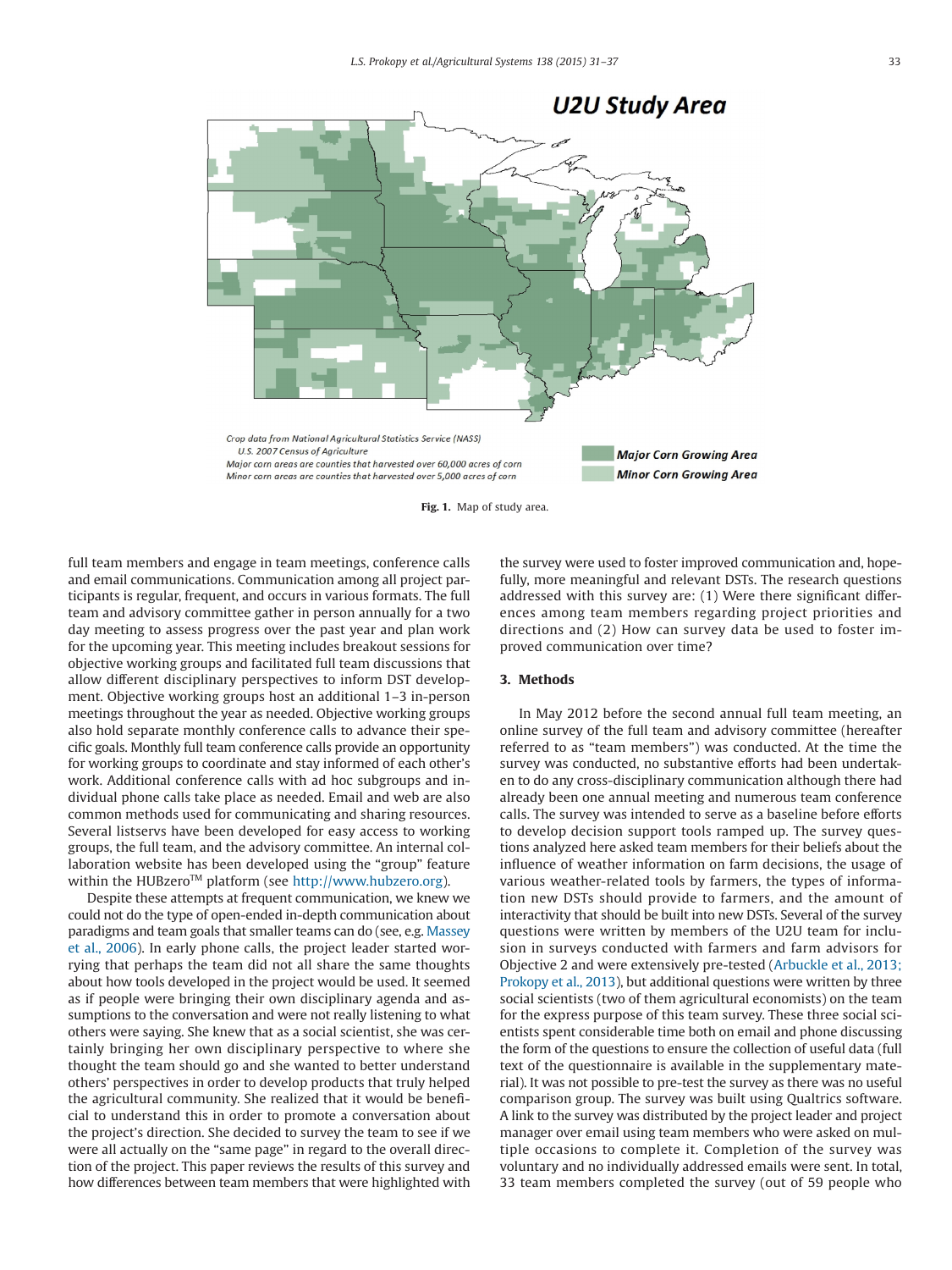<span id="page-3-0"></span>received it). It is possible that some of the project members who were not involved in the day-to-day decisions chose not to take the survey as they did not believe these were their decisions to make. No attempts were made to check for non-response bias; despite the relatively low response rate, the survey results provided useful insights and the survey served its purpose in instigating communication. The degrees of freedom in estimating the statistical significance of the differences are limited. In many cases, there was broad agreement among team members, but there were several exceptions. For this discussion, we highlight differences at the 10% significance level.

The survey was constructed to test four different dimensions that were hypothesized to have the potential to impact opinions about the project trajectory: (a) the individual's contact with farmers on climate information, (b) Extension versus non-Extension appointments, (c) the disciplines across the team, and (d) the role of the individual within the team. These four dimensions were chosen because they were hypothesized to have a bearing on team members' perspectives. Individuals having more contact with farmers and individuals with Extension appointments were expected to have more of an interest in topics with a practical application to farmers. The issue of Extension is especially interesting as USDA is strongly promoting "integrated" projects that include an extension component. Different disciplines were expected to demonstrate some disciplinary bias in answering questions, but were also expected to highlight strengths/weaknesses in current scientific knowledge and the gaps in knowledge among the disciplines. Co-Project Directors were expected to have more consistent viewpoints than newer team members such as students and technicians. Also, the survey provided guidance to the team, showing the differences between the advisory committee and other team members. This is especially important as a report from the advisory committee is one of the key measures USDA will use to determine the success of the project.

## **4. Results**

Table 1 presents results for select survey questions where there were significant differences between team members across one of more of the distinguishing dimensions. A quick scan of the table shows that the majority of differences were across disciplines and

**Table 1**

Select questions from survey, means, and presence of significant differences across factors.

|                                                                                                                                |                                                                           |                         | Significant differences at 0.10 level |           |            |                 |
|--------------------------------------------------------------------------------------------------------------------------------|---------------------------------------------------------------------------|-------------------------|---------------------------------------|-----------|------------|-----------------|
| Survey question                                                                                                                | Answer options                                                            | Mean $(n)$ <sup>h</sup> | Talk to farmers                       | Extension | Discipline | Role in Project |
| Please answer the following questions:<br>Should our tools allow a user to log in with their<br>specific location information? | Ranked from definitely (1)<br>to no $(3)$                                 | 1.3(33)                 |                                       |           |            | Y               |
| Should our tools give users environmental<br>implications of a variety of management<br>scenarios?                             |                                                                           | 1.2(32)                 |                                       |           | Y          | Y               |
| Should our tools help farmers know when to apply<br>nitrogen for maximum profits?                                              |                                                                           | 1.2(32)                 |                                       |           | Y          |                 |
| Should our tools help farmers make long-term<br>investment decisions (e.g. tiling and irrigation)?                             |                                                                           | 1.2(31)                 |                                       |           | Y          |                 |
| What short term decisions should we be helping<br>farmers address?                                                             | Ranked from highest priority (1) to<br>lowest $(7)$                       |                         |                                       |           |            |                 |
| Nitrogen application                                                                                                           |                                                                           | 2.4(31)                 |                                       | Y         |            | Y               |
| Planting dates                                                                                                                 |                                                                           | 2.1(31)                 |                                       |           | Y          |                 |
| Crop insurance<br>Grain drying                                                                                                 |                                                                           | 3.7(31)                 |                                       |           | Y<br>Y     | Y               |
| What short term decisions are we actually able to help $\gamma$ es (1); No (0)                                                 |                                                                           | 5.0(31)                 |                                       |           |            |                 |
| with?                                                                                                                          |                                                                           |                         |                                       |           |            |                 |
| Nitrogen application                                                                                                           |                                                                           | 0.88(25)                |                                       |           | Y          |                 |
| Planting dates                                                                                                                 |                                                                           | 0.88(25)                | Y                                     |           | Y          |                 |
| Variety selection                                                                                                              |                                                                           | 0.76(25)                |                                       |           | Y          |                 |
| Crop insurance                                                                                                                 |                                                                           | 0.44(25)                |                                       |           | Y          |                 |
| Grain drying                                                                                                                   |                                                                           | 0.64(25)                | Y                                     |           | Y          |                 |
| What long term investment decisions are we actually<br>able to help with?                                                      | Yes $(1)$ ; No $(0)$                                                      |                         |                                       |           |            |                 |
| Tiling                                                                                                                         |                                                                           | 0.88(24)                |                                       |           | Y          |                 |
| Irrigation                                                                                                                     |                                                                           | 0.88(24)                |                                       |           | Y          |                 |
| Equipment complement                                                                                                           |                                                                           | 0.54(24)                |                                       |           | Y          |                 |
| What types of decisions can the climate models we're<br>developing help with most reliably?                                    | Short-term/single season (1);<br>mid-term/2-3 years (2); long-term<br>(3) | 1.70(23)                | Y                                     |           |            | Y               |
| Which of the following management practices do you<br>think our tools should allow users to test in different                  | Yes $(1)$ ; No $(0)$                                                      |                         |                                       |           |            |                 |
| scenarios?                                                                                                                     |                                                                           |                         |                                       |           |            |                 |
| Crop rotations                                                                                                                 |                                                                           | 0.77(30)                |                                       |           |            | Y               |
| Tillage                                                                                                                        |                                                                           | 0.63(30)                |                                       |           |            | Y               |
| Use of irrigation                                                                                                              |                                                                           | 0.67(30)                |                                       |           | Y          |                 |
| What climate-related information should our tools<br>specifically address for the region?                                      | Yes $(1)$ ; No $(0)$                                                      |                         |                                       |           |            |                 |
| Frost/freeze risk                                                                                                              |                                                                           |                         |                                       |           | Y          | Y               |
| Extreme heat risk                                                                                                              |                                                                           |                         |                                       |           | Y          |                 |
| Growing degree days                                                                                                            |                                                                           |                         |                                       |           | Y          | Y               |
| Soil temperature                                                                                                               |                                                                           |                         |                                       | Y         |            | Y               |
| Soil moisture                                                                                                                  |                                                                           |                         | Y                                     |           |            | Y               |
| Humidity                                                                                                                       |                                                                           |                         |                                       | Y         | Y          | Y               |
| How interactive should our decision support tools be?                                                                          | Highly interactive (1); somewhat<br>interactive (2); not interactive(3)   | 1.57(33)                |                                       | Y         | Y          | Y               |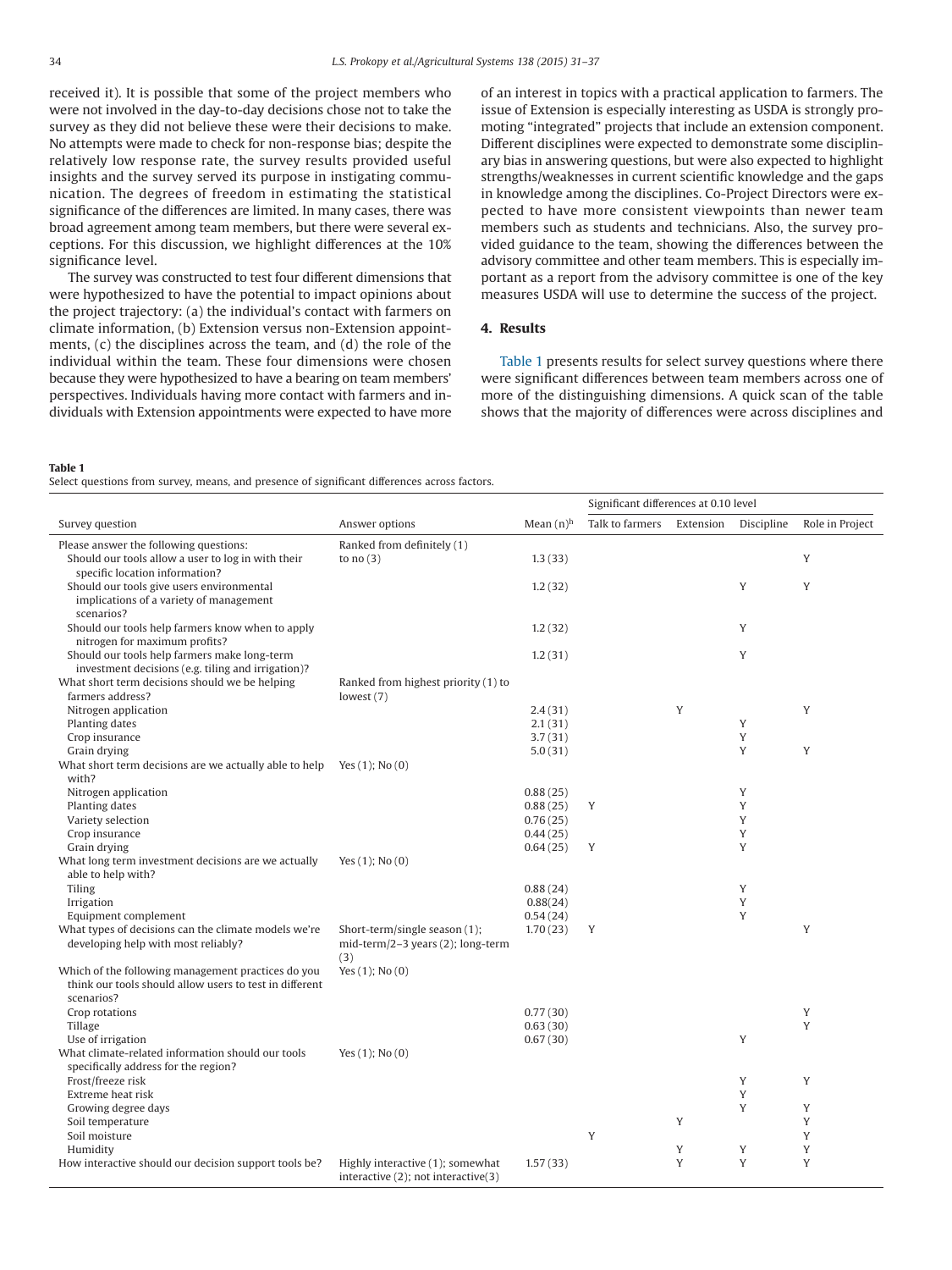#### **Table 2**

Comparison of disciplines and talking to farmers.

|                           |     | Talk with farmers re climate |                   |  |
|---------------------------|-----|------------------------------|-------------------|--|
| Discipline                | Yes | No                           | No response Total |  |
| Social scientist          |     |                              |                   |  |
| Economist                 |     |                              |                   |  |
| Climate scientist         | h   |                              |                   |  |
| Crop modeler/Agronomist 2 |     |                              |                   |  |
| Other                     |     |                              |                   |  |

role in the project. There are fewer differences based on whether the team member has experience talking with farmers about climate information and Extension role. There are a number of questions with high levels of 'don't know' answers as indicated by the sample size for each question. Below, the differences between the discipline and role in project dimensions are discussed; given the few differences with talking with farmers and Extension role we do not focus on those dimensions.

#### *4.1. Discipline management (dimension 3)*

Developing usable tools that actually get used requires the expertise of several disciplines. The following discussion highlights some of the differences within the team that fall along disciplinary lines. As noted in Table 2, not all disciplines have the same experience talking to farmers. For instance, the majority of economists and climate scientists had talked with farmers about what they would like to know in terms of climate information. Though both discipline groups had talked with farmers, they had significant differences in their initial opinions on what the project should emphasize.

#### *4.1.1. Social scientists versus economists*

It should be noted the authors recognize that economics is a form of social science, but since the economists on the team have a unique role they are categorized separately in this analysis. The social scientists ranked a crop insurance tool much higher than the economists. The economists indicated a stronger belief that tools could be created for nitrogen application (100% versus 55%), variety selection (100% versus 36%) and irrigation (100% versus 55%). The social scientists provided more support of specific tools for historical humidity (45% versus 0%) and seasonal projected humidity (45% versus 0%). The social scientists were also much more supportive of highly interactive DSTs, where the economists favored somewhat interactive tools [\(Table 1\)](#page-3-0).

## *4.1.2. Social scientists versus climate scientists*

The climate scientists were much more optimistic than the social scientists that planting date (100% versus 45%) and grain drying (89% versus 27%) DSTs could be created. The climate scientists more strongly supported creating DSTs for long-term investments, such as irrigation and tiling. The climate scientists felt users should be allowed to examine various scenarios for irrigation (89% versus 27% of the social scientists). The social scientists indicated stronger support for seasonal projected frost/freeze risk DSTs (82% versus 22%), while the climate scientists indicated stronger support for DSTs focused on historical frost/freeze risk (89% versus 45%) and historical extreme heat risk (89% versus 36%) [\(Table 1\)](#page-3-0).

#### *4.1.3. Economists versus climate scientists*

The economists placed a higher emphasis on the tools evaluating profit potential than the climate scientists. The climate scientists felt more strongly that specific tools should be developed for longterm projected frost/freeze risk (44% versus 0%), long-term projected growing degree days (44% versus 0%), and historical humidity (78%

versus 0%). The climate scientists were also more supportive of more highly interactive DSTs [\(Table 1\)](#page-3-0).

#### *4.1.4. Climate scientists versus crop modelers/agronomists*

The agronomists placed a higher emphasis on the tools evaluating profit potential. The climate scientists rated grain drying as a higher priority than the crop modelers did [\(Table 1\)](#page-3-0).

### *4.2. Role management (dimension 4)*

Project roles (e.g. co-project director, student, technician, etc.) come with varying levels of responsibility, engagement, and influence. Therefore, understanding differences due to role is essential for successfully building a common vision.

#### *4.2.1. Co-PDs versus students/technicians*

The co-PDs felt more strongly than students and technicians that tool users should log in with specific location information. The students and technicians felt more strongly that the tools should give users the environmental implications of various scenarios being analyzed by the DSTs. The co-PDs placed a higher priority on developing a nitrogen application DST and indicated a stronger belief that the project should help farmers with grain drying decisions (61% versus 25%). The co-PDs indicated a greater preference for developing a tool to specifically address long-term projected humidity (23% versus 0%). But the students and technicians were more supportive of highly interactive DSTs [\(Table 1\)](#page-3-0).

#### *4.2.2. Students/technicians versus advisory committee members*

The students and technicians rated grain drying higher as a target for a DST than did advisory committee members. And advisory committee members rated nitrogen application higher than the students/ technicians. The students/technicians felt more reliable tools could be developed for mid-term (2–3 years) issues, while the advisory members had more reliability in short-term (single season) DSTs. As with the co-PDs, advisory committee members also indicated a stronger desire to allow users to test various scenarios in crop rotations (100% versus 67%) and tillage practices (100% versus 50%) within the DSTs. The students/technicians felt stronger about developing a specific tool for historical soil temperature (50% versus 0%) and that the DSTs should be highly interactive. The students differed from both the co-PDs and advisory committee members on the interactivity of the tools and the choice to develop a tool for the nitrogen application decision [\(Table 1\)](#page-3-0).

## *4.2.3. Co-PDs versus advisory committee members*

The advisory committee members felt the most reliable tools would be short-term (single season), whereas the co-PDs indicated more reliability in mid-term (2–3 years) DSTs. Advisory committee members also indicated a stronger desire to allow users to test various scenarios in crop rotations (100% versus 69%) and tillage practices (100% versus 46%) within the DSTs [\(Table 1\)](#page-3-0).

There were considerable differences between the co-PDs and advisory committee members on a specific target for DSTs. The co-PDs rated grain drying higher than did advisory committee members. Thirty-one percent of the co-PDs indicated the need for a longterm projected frost/freeze risk tool, whereas none of the advisory committee members did. Seventy-seven percent of the co-PDs indicated the need for a historical soil temperature tool. Again, none of the advisory members supported this. Specific tools for historical soil moisture and atmospheric humidity were supported by 69% of the co-PDs, but only 17% of the advisory members [\(Table 1\)](#page-3-0).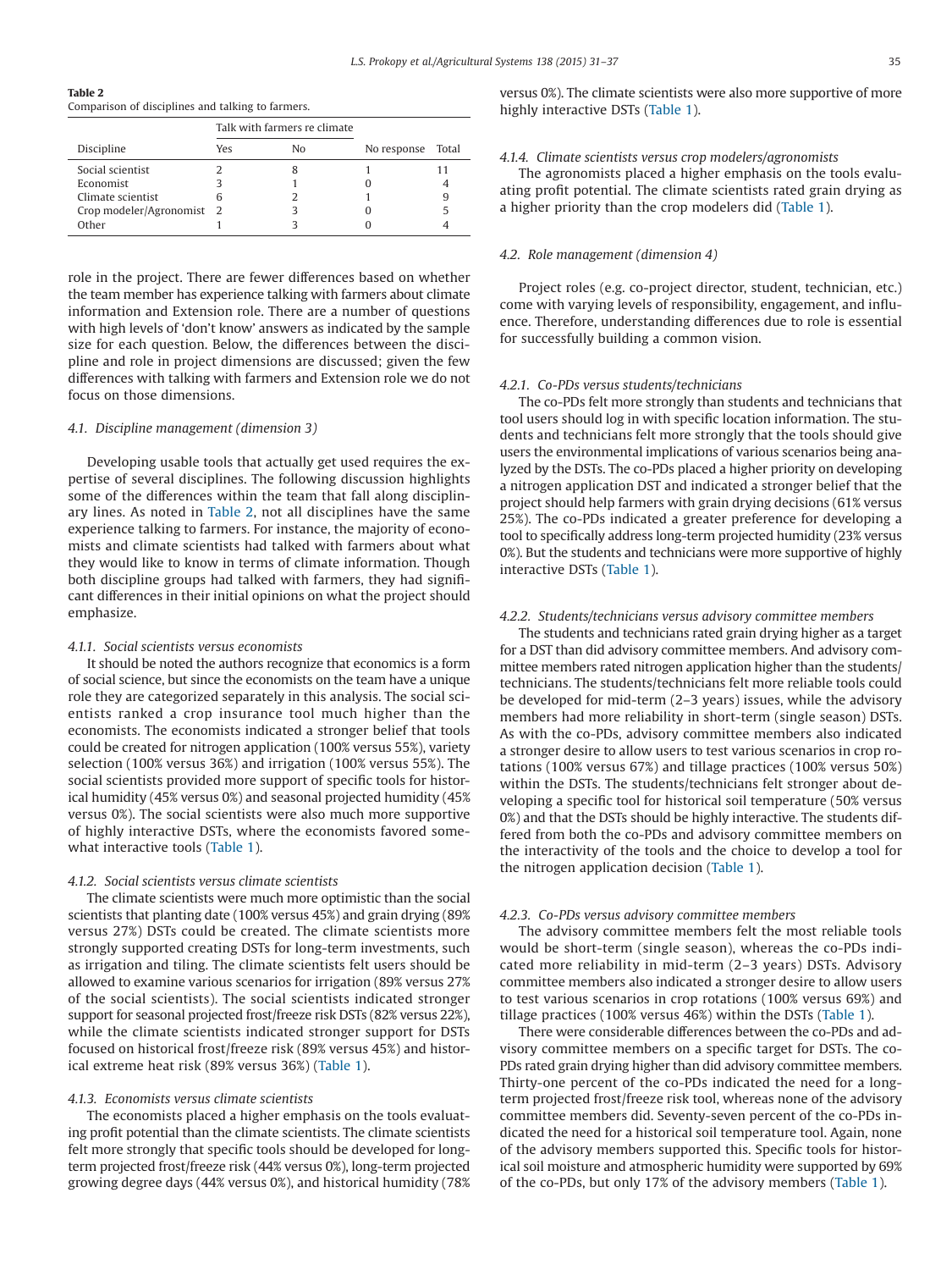## **5. Discussion**

For a project like U2U that has team members with many disciplines, roles and appointments, a key to success is to understand the viewpoints of each team member [\(Hoogendoorn, 1998\)](#page-6-12). The survey was taken near the beginning of the project and revealed several differences of perspective across all four dimensions, but primarily around discipline and role in project. Being aware of these differences enabled subsequent team discussions during annual full team meetings and objective-specific meetings to highlight and reconcile these differences. It is also worth noting that the number of team members who were willing to admit they "didn't know" an answer to a question indicates both the range of skills and backgrounds in a project like this and also team members' willingness to defer to others on topics about which they do not have a lot of experience. It is also important to point out that the survey results were anonymous and so no one person was made to publicly feel that they were "wrong" in their beliefs and this further enabled an open discussion around the topics.

At the annual team meeting immediately following the survey, the survey results were presented and differences were discussed not only during that portion of the meeting but in additional portions focused on direction and tool development. At that meeting, the team reached consensus that immediate efforts should focus on shortterm decisions: nitrogen application and variety selection. The team has also moved forward with tools designed to assist famers with planting date decisions–atopic for which only one discipline (Other) suggested a different opinion than the rest of the disciplines.

The team decided not to focus on crop insurance and marketing tools that are affected by weather information. While other disciplines tended to rank crop insurance a high priority, all of the economists ranked it as low priority. This led to a helpful discussion in which the economists explained to the rest of the team members that crop insurance is already widely used across the Corn Belt. Therefore, insurance-related decisions are not likely to be meaningfully affected by new DSTs since most producers have already made what would be considered the most appropriate risk management decision (purchasing insurance). After this explanation the rest of the team was convinced not to focus on crop insurance. It is fair to say that before this explanation, the non-economist team members believed they understood crop insurance more than they actually did. After realizing how much they did not know, the noneconomist team members asked to learn more and shortly following the annual meeting, one of the agricultural economists conducted a webinar about crop insurance for the entire team which further broadened everyone's understanding.

A final consideration in deciding tool development priority is confidence in the team's ability to successfully create tools that will make a difference. The Objective 3 team chose to work on those short-term decisions that most of the full team and the advisory committee believed were achievable. Note that while the team survey helped to determine the project trajectory, we also conducted extensive survey and focus group work with farmers and their advisors. This also helped to determine the course of the project within the confines of what the team felt it could actually accomplish in a meaningful way.

It is impossible to know what would have happened to the team without the survey as there is clearly no comparison group. However, evidence from internal evaluations conducted in the two years since the team survey reveal that team functioning is still high with little conflict. In April 2013 and January 2014, the project evaluator interviewed 22 and 29 team members, respectively. In both rounds, the two most common responses regarding how the project was going overall were (1) praising the project's leadership and (2) praising the team (over half of team members interviewed proactively discussed this). Quotes that embody the team praise include "There is good camaraderie and the team is very engaged." and "I really

like the environment and think this group in particular has done really well interacting, because it's not easy when you have a multidisciplinary group like this that looks at the world differently." In the second round, all but three team members interviewed gave very positive or positive ratings regarding how the project was going overall. Nearly one-third proactively commented positively about project communication. One team member said, "I've always been interested in how well the social scientists and climatologists have worked together on this project. I've been on other multidisciplinary projects where things haven't gone so smoothly. This will be one of the standout features of this project when it's done – that we have close connection between physical and social scientists not seen on other projects." As the survey, and subsequent discussions, led to increased synergy in goals across these different disciplinary groups, it is highly likely that these outcomes would not have been achieved without it.

## **6. Conclusion**

As discussed earlier in this paper, a number of issues make interdisciplinary work difficult. Conducting a survey of team members early on in the project helped the U2U project avoid some of these issues by enhancing opportunities for communication around what different disciplines do [\(Campbell, 2005\)](#page-6-5) and different language, terminology and research approaches [\(Jacobs and Frickel, 2009\)](#page-6-6). We believe that conducting the survey and using it as a means to foster discussion has made interdisciplinary communication more sustainable over the long-term and thus addresses one of the concerns of stakeholder-driven research articulated by [Dilling and Lemos](#page-6-7) [\(2011\).](#page-6-7) Surveys like this could be used to address other issues associated with interdisciplinary projects such as differences in promotion and tenure requirements and power imbalances.

This particular survey revealed some interesting differences among the team members on this large interdisciplinary project. Despite many efforts to facilitate communication and build rapport, these differences only emerged through an online survey. It is quite possible that if this survey had not been done, work would have progressed with different team members working toward different (unstated) ends which would lead to less than maximally effective outcomes. It is very difficult in these types of projects to ascertain whether team members are or are not on the same page with regard to the overall end product when each individual is working just on their piece of the puzzle the majority of the time. The results from this survey reveal the importance of taking stock of a large diverse team periodically to assess whether everyone has the same vision – when the same vision is not held, communication around this is essential.

A survey by itself, of course, is not enough for successful team functioning. In the case of U2U, the survey was just the beginning of opening lines of communication that has made discussions around different perspectives straightforward and non-confrontational. The survey enabled this ongoing discussion because team members realized we could not just assume that others necessarily agreed with them. Large interdisciplinary projects such as U2U need frequent communication that includes some amount of "face time" to build collegiality. This is especially important as teams grow and transform over time.

At the beginning of the project, before much work had been done, it was a reasonable assumption that team members would have shared similar goals (as many of these were outlined in the grant proposal) and yet the survey showed we did not. As the project evolved and the team changed over time, it is clearly important to continuously and explicitly revisit project goals and overall direction especially as team composition changes over time. For U2U, this is done by revisiting the project's overarching logic model at each annual meeting and modifying this as necessary. The results of the team survey reinforced the need to continue doing this even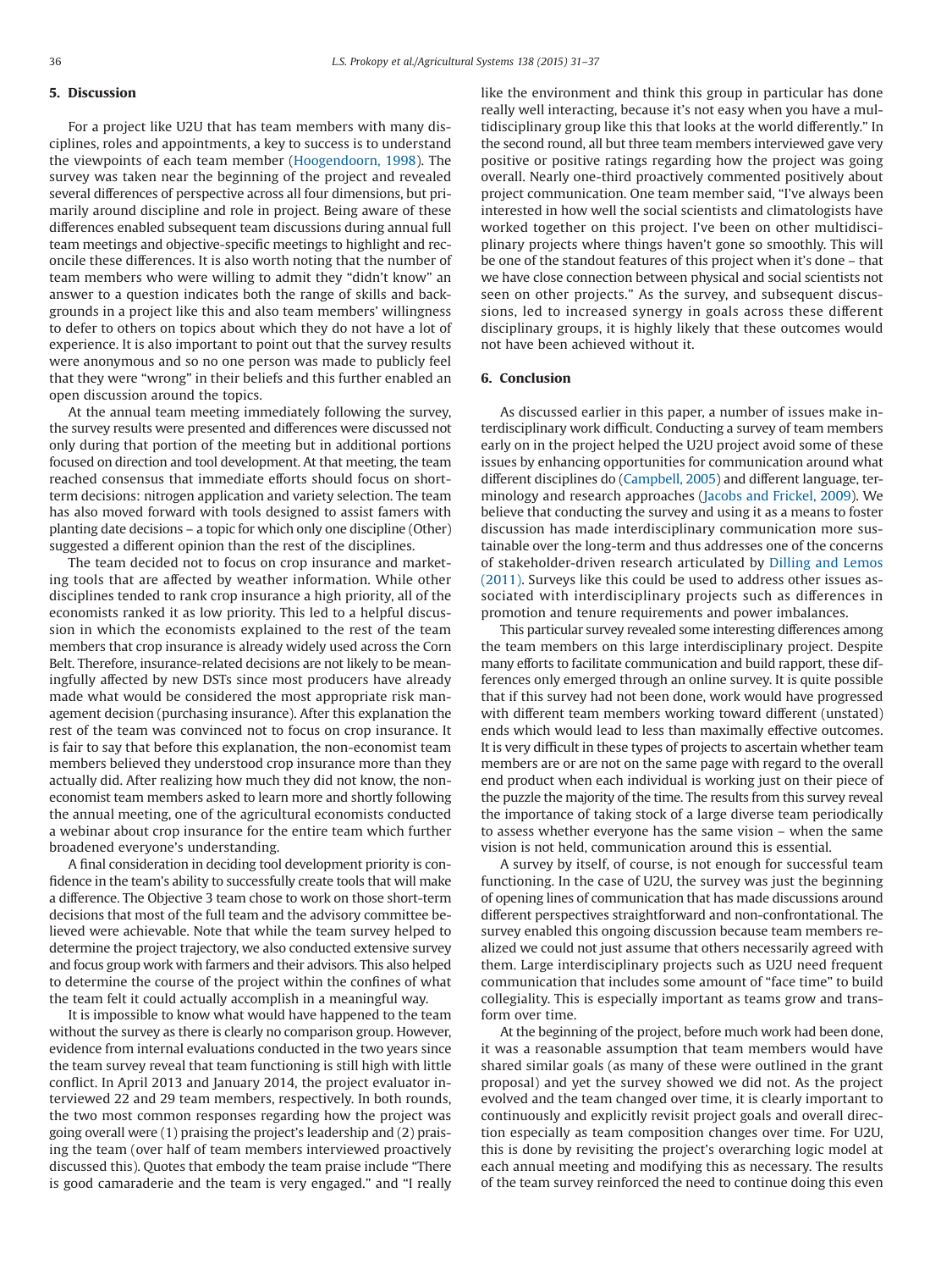though it is not necessarily the most stimulating discussion. The team survey was not sufficient to replace frequent team meetings and communication as advocated by [Hoogendoorn \(1998\)](#page-6-12) but it did help to direct those team communications in more useful avenues.

In conclusion, large interdisciplinary teams can benefit from being very purposeful in their intra-team communication and to never assume that everyone shares a collective vision. Revisiting the vision and desired goals frequently is beneficial. Furthermore, doing a survey or some other means of data collection (such as in-depth interviews or using Analytic Hierarchical Process) can be an excellent way to assess where differences of opinion exist that might not be otherwise discernible until products are developed that do not meet everyone's expected outcomes.

#### **Acknowledgments**

This work is part of "Useful to Usable (U2U): Transforming Climate Variability and Change Information for Cereal Crop Producers," and is supported by Agriculture and Food Research Initiative Competitive Grant no. 2011-68002-30220 from the USDA National Institute of Food and Agriculture. Project website: [http://www](http://www.AgClimate4U.org) [.AgClimate4U.org.](http://www.AgClimate4U.org)

## **Appendix: Supplementary material**

Supplementary data to this article can be found online at [doi:10.1016/j.agsy.2015.05.002.](http://dx.doi.org/10.1016/j.agsy.2015.05.002)

#### **References**

<span id="page-6-8"></span>[Anders, M.M., Mueller, R.A., 1995. Managing communication and research task](http://refhub.elsevier.com/S0308-521X(15)00062-1/sr0010) [performance in interdisciplinary crops research. Q. J. Int. Agric. 34, 53–69.](http://refhub.elsevier.com/S0308-521X(15)00062-1/sr0010)

- <span id="page-6-13"></span>[Arbuckle, J., Prokopy, L., Haigh, T., Hobbs, J., Knoot, T., Knutson, C., et al., 2013. Climate](http://refhub.elsevier.com/S0308-521X(15)00062-1/sr0015) [change beliefs, concerns, and attitudes toward adaptation and mitigation among](http://refhub.elsevier.com/S0308-521X(15)00062-1/sr0015) [farmers in the Midwestern United States. Clim. Change 117 \(4\), 943–950.](http://refhub.elsevier.com/S0308-521X(15)00062-1/sr0015)
- <span id="page-6-10"></span>[Butler, M.C., 1998. An integrating perspective on interdisciplinary, cross-cultural](http://refhub.elsevier.com/S0308-521X(15)00062-1/sr0020) [research. J. Managerial Psychol. 13, 199–205.](http://refhub.elsevier.com/S0308-521X(15)00062-1/sr0020)
- <span id="page-6-5"></span>[Campbell, L.M., 2005. Overcoming obstacles to interdisciplinary research. Conserv.](http://refhub.elsevier.com/S0308-521X(15)00062-1/sr0025) [Biol. 19 \(2\), 574–577.](http://refhub.elsevier.com/S0308-521X(15)00062-1/sr0025)
- <span id="page-6-0"></span>[Cech, T.R., Rubin, G.M., 2004. Nurturing interdisciplinary research. Nat. Struct. Mol.](http://refhub.elsevier.com/S0308-521X(15)00062-1/sr0030) [Biol. 11 \(12\), 1166–1169.](http://refhub.elsevier.com/S0308-521X(15)00062-1/sr0030)
- <span id="page-6-4"></span>[Daily, G.C., Ehrlich, P.R., 1999. Managing earth's ecosystems: an interdisciplinary](http://refhub.elsevier.com/S0308-521X(15)00062-1/sr0035) [challenge. Ecosystems 2, 277–280.](http://refhub.elsevier.com/S0308-521X(15)00062-1/sr0035)
- <span id="page-6-7"></span>[Dilling, L., Lemos, M.C., 2011. Creating usable science: opportunities and constraints](http://refhub.elsevier.com/S0308-521X(15)00062-1/sr0040) [for climate knowledge use and their implications for science policy. Glob. Environ.](http://refhub.elsevier.com/S0308-521X(15)00062-1/sr0040) [Change 21, 680–689.](http://refhub.elsevier.com/S0308-521X(15)00062-1/sr0040)
- <span id="page-6-3"></span>[Hicks, C.C., Fitzsimmons, C., Polunin, N.V.C., 2010. Interdisciplinarity in the](http://refhub.elsevier.com/S0308-521X(15)00062-1/sr0045) [environmental sciences: barriers and frontiers. Environ. Conserv. 37 \(4\), 464–477.](http://refhub.elsevier.com/S0308-521X(15)00062-1/sr0045) [Hoogendoorn, J., 1998. Promising themes, designs and critical success factors for](http://refhub.elsevier.com/S0308-521X(15)00062-1/sr0050)
- <span id="page-6-12"></span>[international research in HRM. J. Managerial Psychol. 13, 143–149.](http://refhub.elsevier.com/S0308-521X(15)00062-1/sr0050)
- <span id="page-6-6"></span>[Jacobs, J.A., Frickel, S., 2009. Interdisciplinarity: a critical assessment. Annu. Rev. Sociol.](http://refhub.elsevier.com/S0308-521X(15)00062-1/sr0055) [35, 43–65.](http://refhub.elsevier.com/S0308-521X(15)00062-1/sr0055)
- <span id="page-6-11"></span>[Massey, C., Alpass, F., Flett, R., Lewis, K., Morriss, S., Sligo, F., 2006. Crossing fields:](http://refhub.elsevier.com/S0308-521X(15)00062-1/sr0060) [the case of a multi-disciplinary research team. Qual. Res. 6 \(2\), 131–147.](http://refhub.elsevier.com/S0308-521X(15)00062-1/sr0060)
- [McConnell, W.J., Millington, J.D.A., Reo, N.J., Alberti, M., Asbjornsen, H., Baker, L.A.,](http://refhub.elsevier.com/S0308-521X(15)00062-1/sr0065) [et al., 2011. Research on coupled human and natural systems \(CHANS\): approach,](http://refhub.elsevier.com/S0308-521X(15)00062-1/sr0065) [challenges, and strategies. Bull. Ecol. Soc. Am](http://refhub.elsevier.com/S0308-521X(15)00062-1/sr0065)*.* (April), 218–227.
- <span id="page-6-9"></span>[Müller, C.V., 1998. About differences and blind spots: a systematic view on an](http://refhub.elsevier.com/S0308-521X(15)00062-1/sr0070) [international, interdisciplinary research team. J. Managerial Psychol. 13, 259–270.](http://refhub.elsevier.com/S0308-521X(15)00062-1/sr0070)
- [Prokopy, L.S., Haigh, T., Mase, A.S., Angel, J., Hart, C., Knutson, C., et al., 2013.](http://refhub.elsevier.com/S0308-521X(15)00062-1/sr0075) [Agricultural advisors: a receptive audience for weather and climate information?](http://refhub.elsevier.com/S0308-521X(15)00062-1/sr0075) [Weather Clim. Soc. 5 \(2\), 162–167.](http://refhub.elsevier.com/S0308-521X(15)00062-1/sr0075)
- [United States Department of Agriculture Foreign Agricultural Service \(USDA-FAS\),](http://refhub.elsevier.com/S0308-521X(15)00062-1/sr0080) 2012. Production, supply and distribution online database. <[http://www](http://www.fas.usda.gov/psdonline/) [.fas.usda.gov/psdonline/](http://www.fas.usda.gov/psdonline/)> (accessed 08.07.13.).
- <span id="page-6-2"></span>[United States Department of Agriculture – National Agricultural Statistics Service](http://refhub.elsevier.com/S0308-521X(15)00062-1/sr0085) (USDA-NASS), 2011. Crop production 2010 summary. <[http://usda.mannlib](http://usda.mannlib.cornell.edu/MannUsda/viewDocumentInfo.do?documentID=1047) [.cornell.edu/MannUsda/viewDocumentInfo.do?documentID](http://usda.mannlib.cornell.edu/MannUsda/viewDocumentInfo.do?documentID=1047)=1047> (accessed 08.07.13.).
- <span id="page-6-1"></span>[Walthall, C.L., Hatfield, J., Backlund, P., Lengnick, L., Marshall, E., Walsh, M., et al.,](http://refhub.elsevier.com/S0308-521X(15)00062-1/sr0090) [2012. Climate Change and Agriculture in the United States: Effects and Adaptation.](http://refhub.elsevier.com/S0308-521X(15)00062-1/sr0090) [USDA Technical Bulletin 1935. Washington, DC. 186 pages.](http://refhub.elsevier.com/S0308-521X(15)00062-1/sr0090)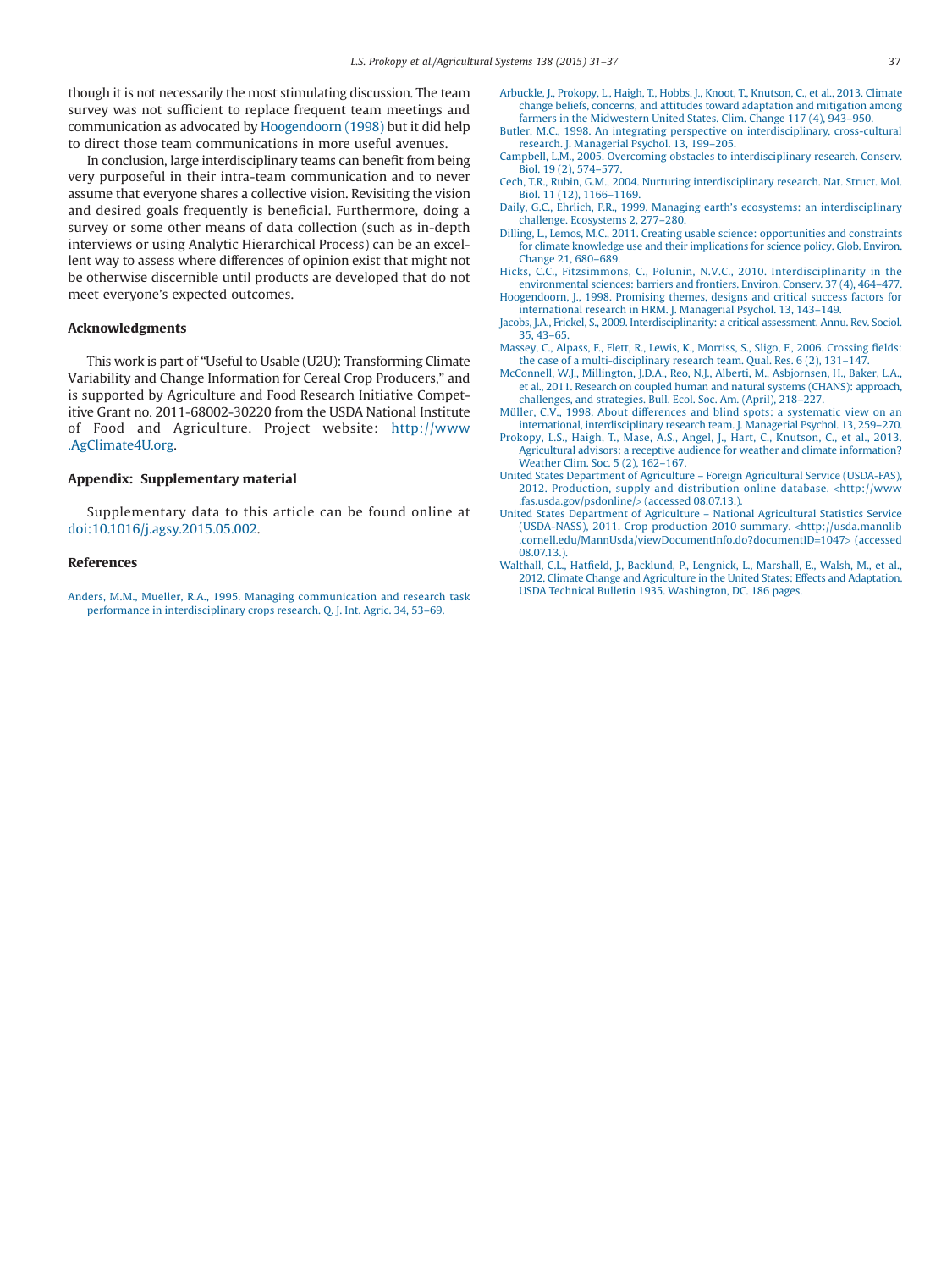# Default Question Block

What is your role in the U2U project?

- O Original Co-PD
- ◯ Student / Postdoc / Technician
- Advisory Committee Member
- O Other

Which option below best describes your disciplinary expertise?

- ◯ Social scientist (non-economist)
- ◯ Economist
- ◯ Climate scientist
- Climate modeler
- ◯ Crop modeler / agronomist
- O Other

Do you have a formal extension appointment?

- Yes
- No

Have you talked to farmers about what they would like to know in terms of climate information (as opposed to climate policy)?

Yes (please add a few words about what farmers have told you)

◯ No

In general, how much do you think the following types of weather information influence farm decisions in the region you work in?

|                                        | No influence | Low influence | Moderate<br>influence | Strong influence | I don't know |
|----------------------------------------|--------------|---------------|-----------------------|------------------|--------------|
| Historical weather trends              |              |               |                       |                  |              |
| Weather data for the past 12<br>months |              |               |                       |                  |              |
| Current weather conditions             |              |               |                       |                  |              |
| 1-7 day forecasts                      |              |               |                       |                  |              |
| 8-14 day outlooks                      |              |               |                       |                  |              |
| Monthly or seasonal outlooks           |              |               |                       |                  |              |
| Annual or longer term outlooks         |              |               |                       |                  |              |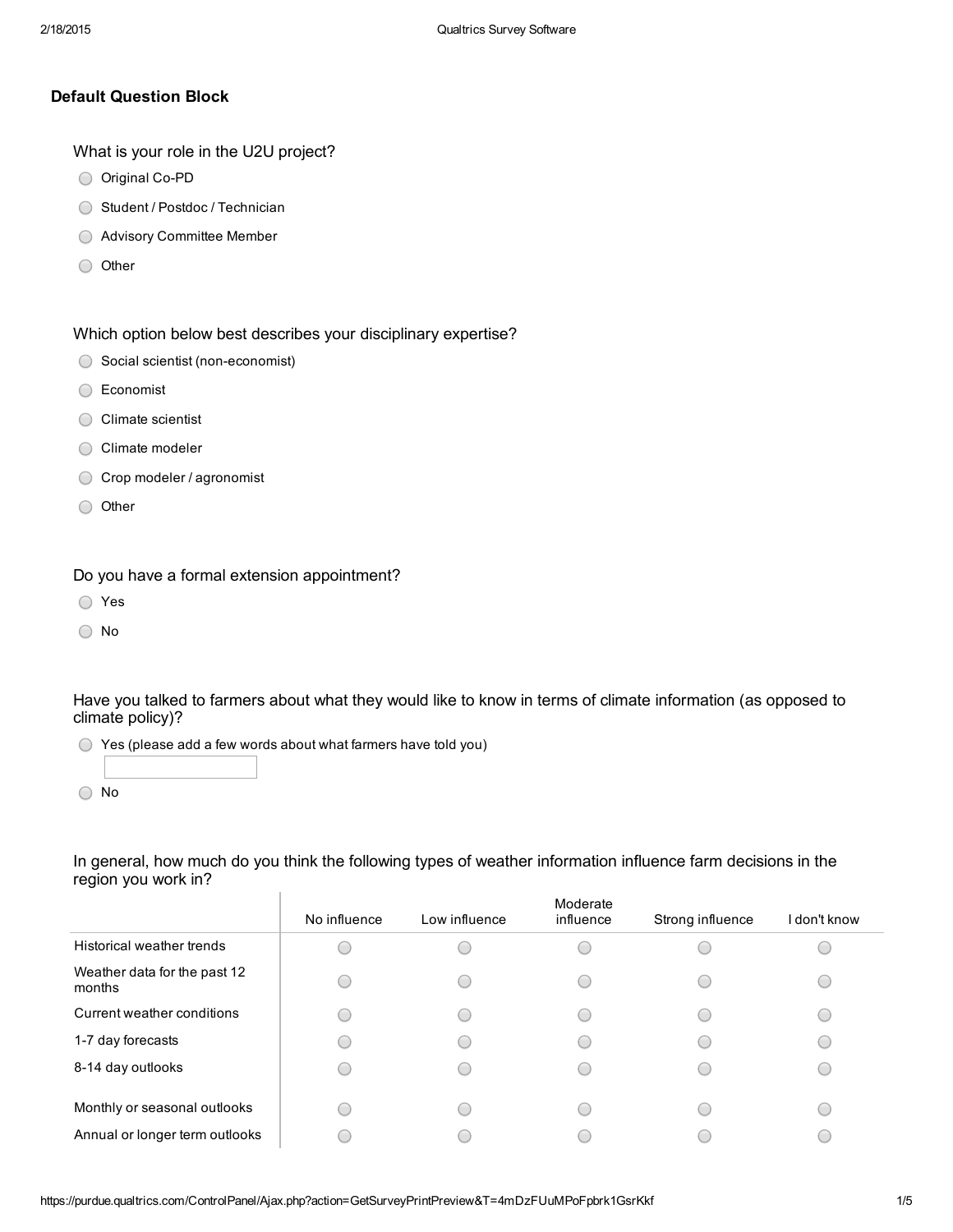## 2/18/2015 Qualtrics Survey Software

Do you think farmers in the region you work in use any of the following weather-related decision support resources. Note that these resources may be accessible via newsletters, websites, meetings, radio and other sources and they may not have the exact same name listed here.

|                                                            | Majority of farmers use | Some farmers use | Few or no farmers use | I don't know |
|------------------------------------------------------------|-------------------------|------------------|-----------------------|--------------|
| Crop disease forecast                                      |                         |                  |                       |              |
| Insect forecast                                            |                         |                  |                       |              |
| Evapotranspiration (ET) index                              |                         |                  |                       |              |
| Growing degree day days                                    |                         |                  |                       |              |
| Forage dry down index                                      |                         |                  |                       |              |
| Drought monitor/outlook                                    |                         |                  |                       |              |
| Satellite data/indices of water<br>or soil nitrogen status |                         |                  |                       |              |
| Farmers' almanac                                           |                         |                  |                       |              |

Please select the statement that best reflects your beliefs about climate change.

- C Climate change is occurring, and it is caused mostly by natural changes in the environment.
- Climate change is occurring, and it is caused mostly by human activiites.
- $\bigcirc$  Climate change is occurring, and it is caused more or less  $\frac{equally}{dy}$  by natural changes in the environment and human activities.
- C Climate change is not occurring.
- $\bigcirc$  There is not sufficient evidence to know with certainty whether climate change is occurring or not.

Who should we be developing tools for in U2U? (please rank in order of importance - to do this, you need to drag the option you think is most important to the top, then the next most important to second place, etc - note that the numbers on the right move as you move the options).

# Farmers

- Extension educators
- Crop advisors (not including extension)
- Other (please specify)

# Please answer the following questions.

|                                                                                                  | Definitely | Nice but not necessary | No | I don't know |
|--------------------------------------------------------------------------------------------------|------------|------------------------|----|--------------|
| Do you think we should have<br>different tools for different<br>audiences?                       |            | C                      |    |              |
| Should our tools allow a user<br>to log in with their specific<br>location information?          |            | O                      |    |              |
| Should our tools give users<br>economic implications of a<br>variety of management<br>scenarios? |            |                        |    |              |
| Should our tools give users<br>environmental implications of a                                   |            |                        |    |              |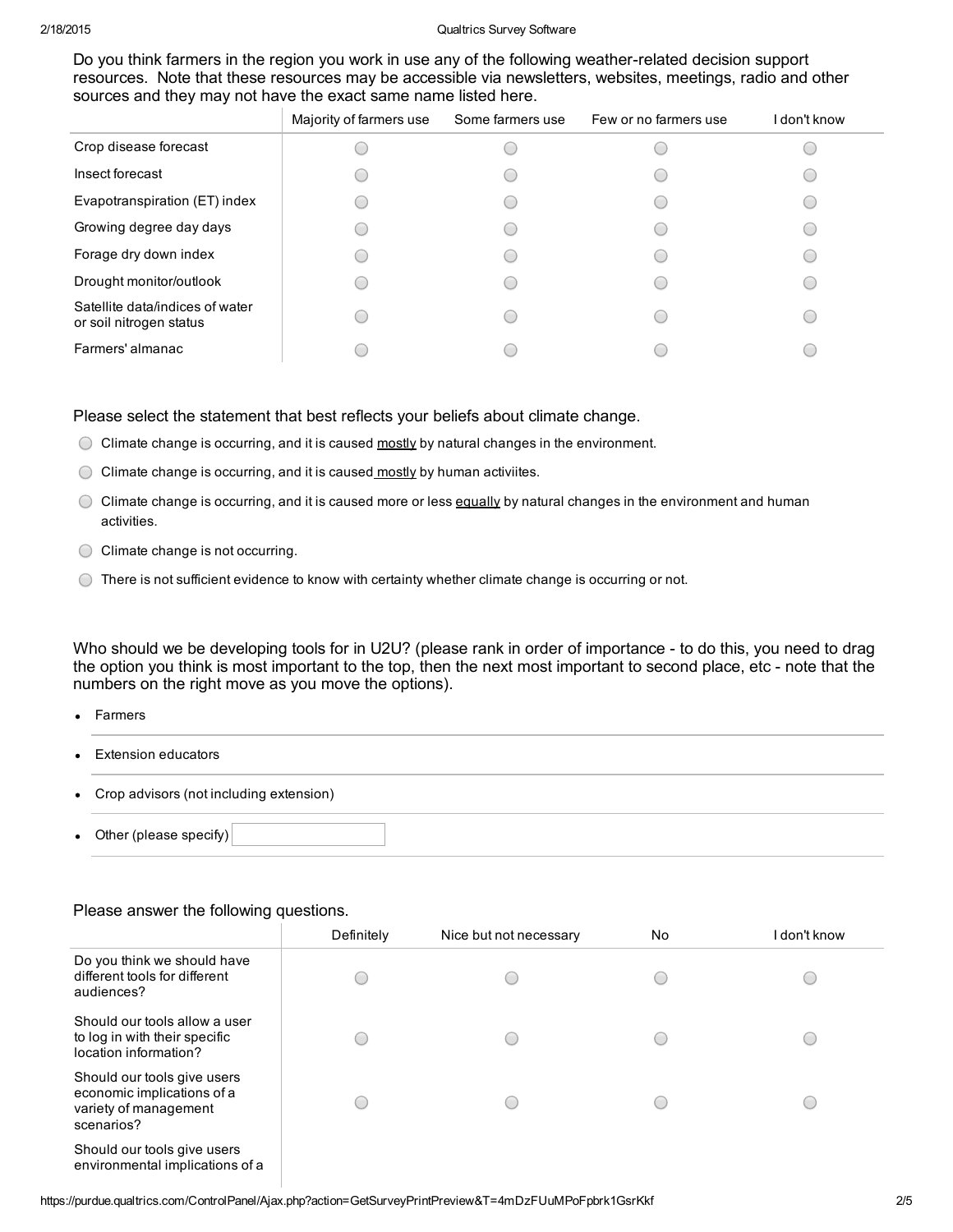2/18/2015 Qualtrics Survey Software variety of management  $\bigcirc$  $\bigcirc$  $\bigcirc$  $\bigcirc$ scenarios? Should our tools help farmers know when to apply nitrogen  $\bigcirc$  $\bigcirc$  $\bigcirc$  $\bigcirc$ for maximum yields? Should our tools help farmers know when to apply nitrogen  $\bigcirc$  $\bigcirc$  $\bigcirc$  $\bigcirc$ for environmental benefits? Should our tools help farmers know when to apply nitrogen  $\bigcirc$  $\bigcirc$  $\bigcirc$  $\bigcirc$ for maximum profits? Should our tools help farmers make long-term investment  $\bigcirc$  $\bigcirc$  $\bigcirc$  $\bigcirc$ decisions (e.g. tiling and irrigation)?

What short terms decisions should we be helping farmers address? (please rank - drag and drop in the same manner as earlier question)

- Nitrogen application  $\bullet$
- Planting dates
- Variety selection  $\bullet$
- Crop insurance
- Marketing
- Grain drying
- Other (please specify)

Which short term decisions are we actually able to help with? (check all that apply)

- Nitrogen applications
- $\Box$  Planting dates
- **Variety selection**
- Crop insurance
- **Marketing**
- Grain drying
- □ Other
- □ I don't know

What long term investment decisions should we be helping farmers address? (please rank - drag and drop)

- Tiling  $\bullet$
- Irrigation
- Equipment complement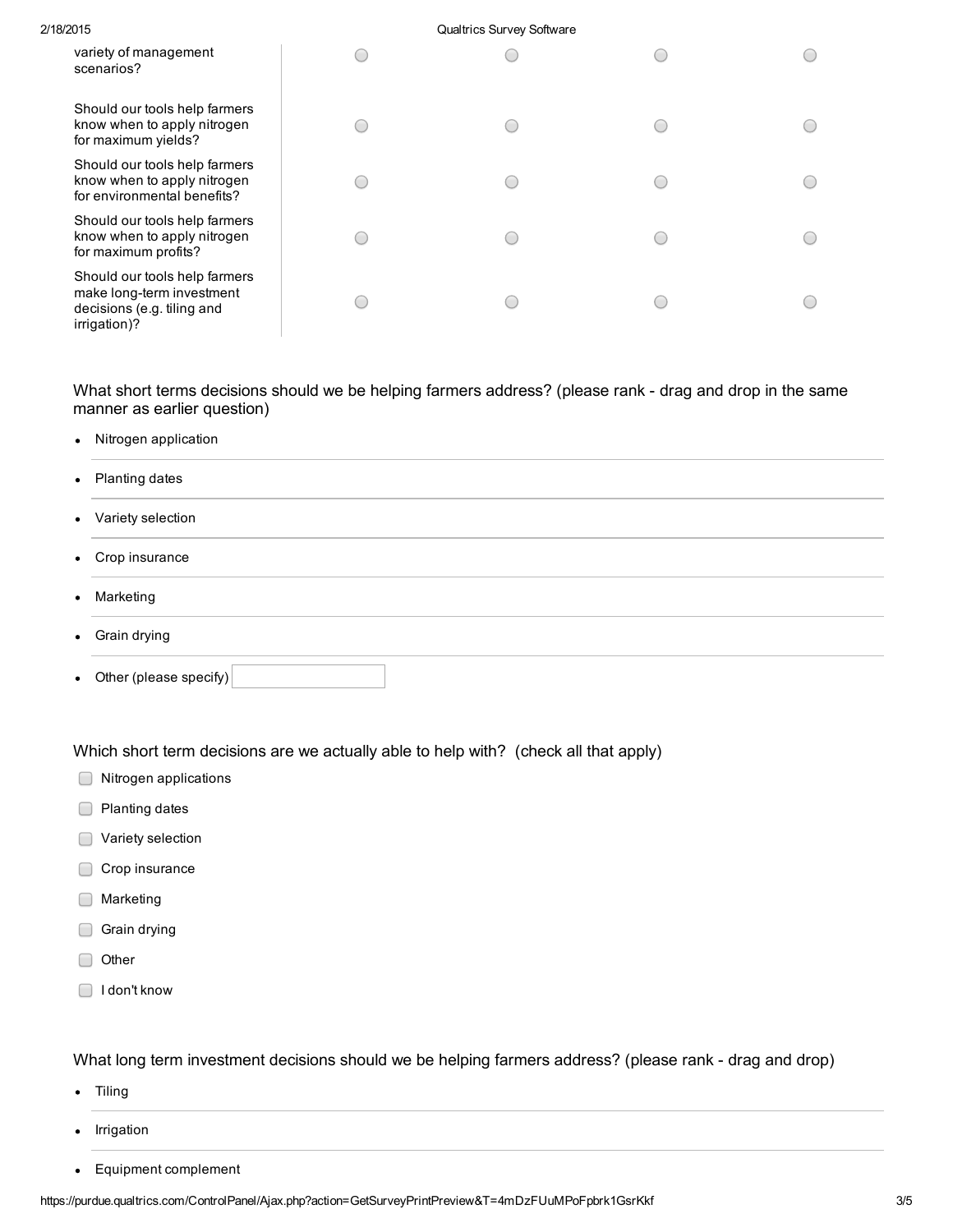Other (please specify)

Which long term investment decisions are we actually able to help with?

| ılır |
|------|
|      |

- **Irrigation**
- Equipment complement
- □ Other
- □ I don't know

What types of decisions can the climate models we're developing help with most reliably?

- $\bigcirc$  Short-term (single season)
- $\bigcirc$  Mid-term (2-3 years)
- $\bigcirc$  Long-term
- ◯ I don't know

Which of the following management practices do you think our tools should allow users to test in different scenarios?

- Crop rotations Cover crops
- □ Tillage
- **Nutrient application**
- Use of irrigation
- Other (please specify)

I don't think we should allow users to test different scenarios

□ I don't know

What climate-related information should our tools specifically address for the region (as stand-alone information not tied to any specific decisions)?

|                             | Historical | Seasonal Projected | Long-Term Projected |
|-----------------------------|------------|--------------------|---------------------|
| Frost / freeze risk         |            |                    |                     |
| Extreme heat risk           |            |                    |                     |
| Growing degree days         |            |                    |                     |
| Soil temperature            |            |                    |                     |
| Soil moisture               |            |                    |                     |
| Heavy rainfall / flood risk |            |                    |                     |
| Low rainfall / drought risk |            |                    |                     |
| Humidity                    |            |                    |                     |

https://purdue.qualtrics.com/ControlPanel/Ajax.php?action=GetSurveyPrintPreview&T=4mDzFUuMPoFpbrk1GsrKkf 4/5